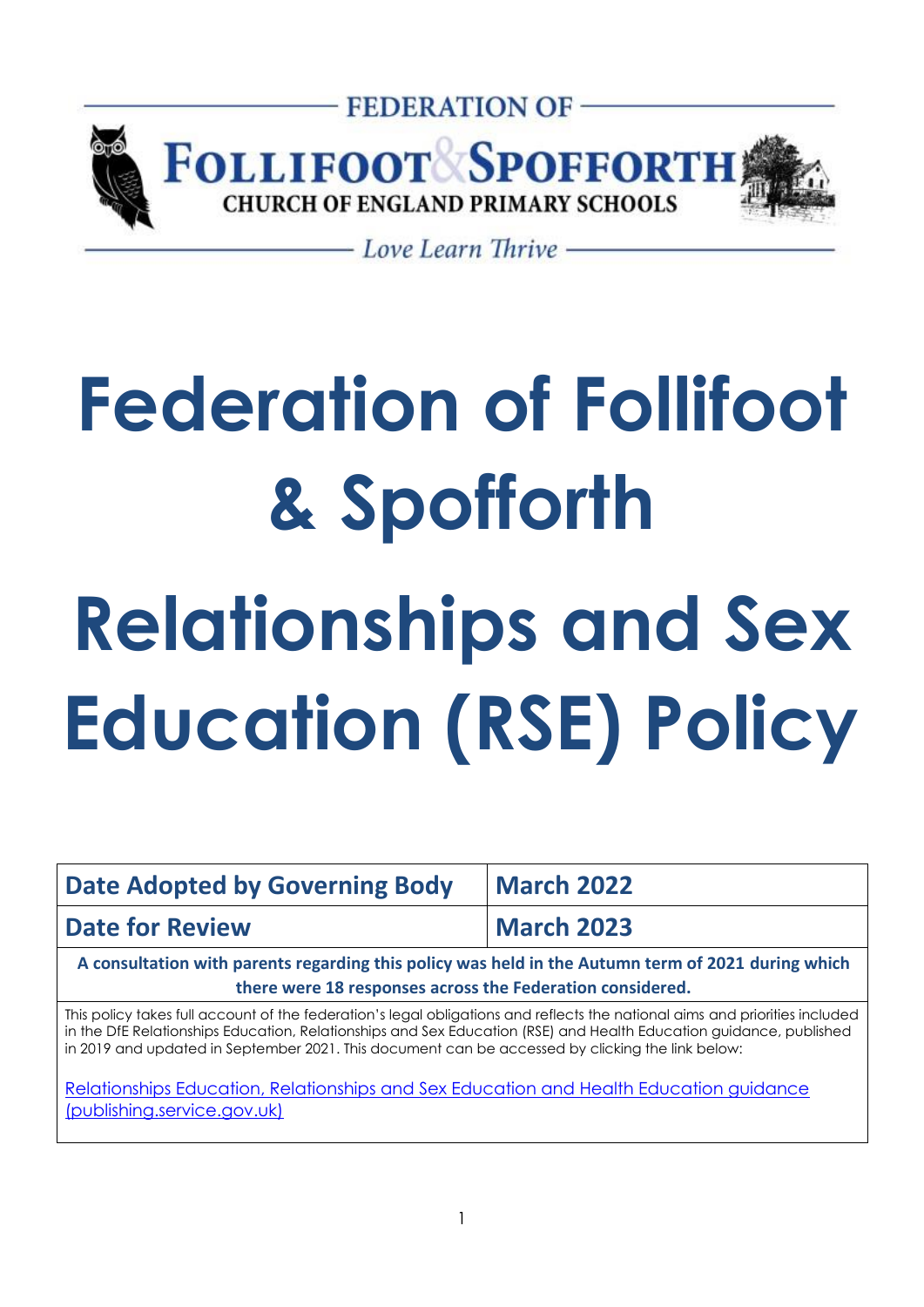| <b>Contents</b>                            |                 |
|--------------------------------------------|-----------------|
| Vision& Mission translation into policy    | $\mathfrak{Z}$  |
| Equality & Diversity                       | $\mathfrak{Z}$  |
| <b>RSE Definitions and Content</b>         | $4 - 7$         |
| Organisation Planning Delivery & Resources | $7 - 8$         |
| Roles and Responsibilities                 | $8-9$           |
| Child protection and confidentiality       | 9               |
| SEND                                       | 10              |
| Assessment monitoring and evaluation       | 10 <sup>°</sup> |
| Parents right to withdraw                  | $10\,$          |
| References                                 | 10              |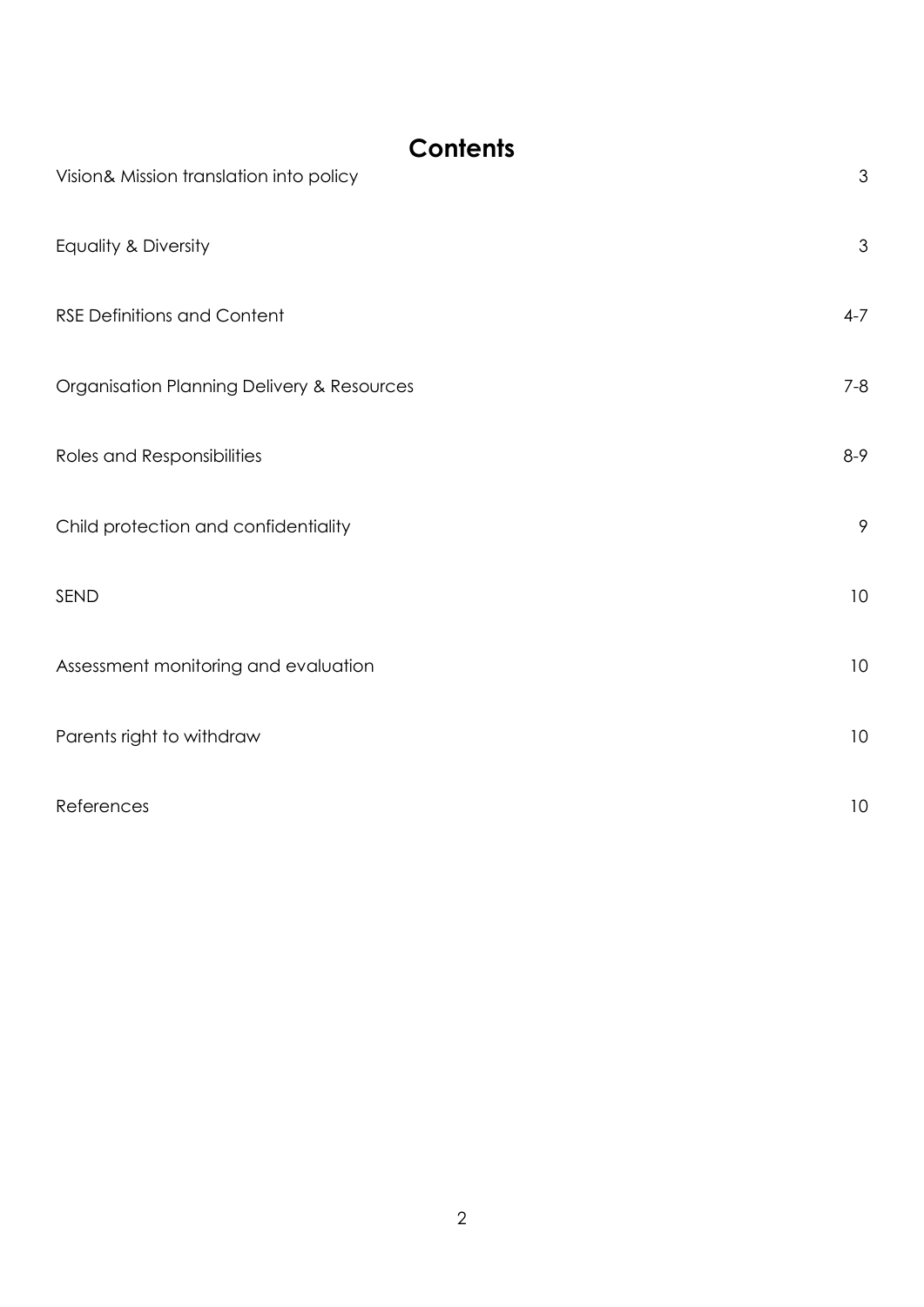At The Federation of Follifoot & Spofforth CE Primary Schools our vision is:

## **Together we Love, Learn & Thrive**

## **LOVE**

We nurture each individual, build positive relationships with everyone and value their uniqueness.

## **LEARN**

We inspire children to have a lifelong love of learning. They develop wisdom, knowledge and skills and become fluent learners.

## **THRIVE**

We develop children socially, emotionally, physically and spiritually, help them to be the best versions of themselves and prepare them well for their future lives in a diverse world.

## **Our vision translates directly into this policy in that;**

All children will be treated kindly and in a nurturing fashion recognising their uniqueness and inherent value. Our provision will help children understand that love is the foundation of all relationships both platonic and intimate. They will know God's love is inclusive of all.

We aim to educate our children in such a way that they are able to give consideration to and responsibility for their choices and actions. We aim to develop an awareness, understanding and respect for self, including self-confidence and self-esteem, as well as respect for others and their views. We expect the children to conduct themselves in a kind, thoughtful and productive manner that recognises and celebrates diversity and difference.

All children have the opportunity to thrive in a safe welcoming and inclusive environment. We believe that everyone is equal and has the right to be treated with dignity and respect. Our school is a place where everyone should be able to thrive in a loving and hospitable community, in accordance with our vision ensuring we recognise each child as a child of god.

## **Equality & Diversity**

The Federation of Follifoot & Spofforth CE Primary Schools welcomes its duties under the Equality Act (2010). The Equality Act establishes nine protected characteristics

- Disability
- Race
- Sex
- Gender reassignment
- Pregnancy and maternity
- Religion or belief
- Sexual orientation
- Marriage and civil partnership
- Age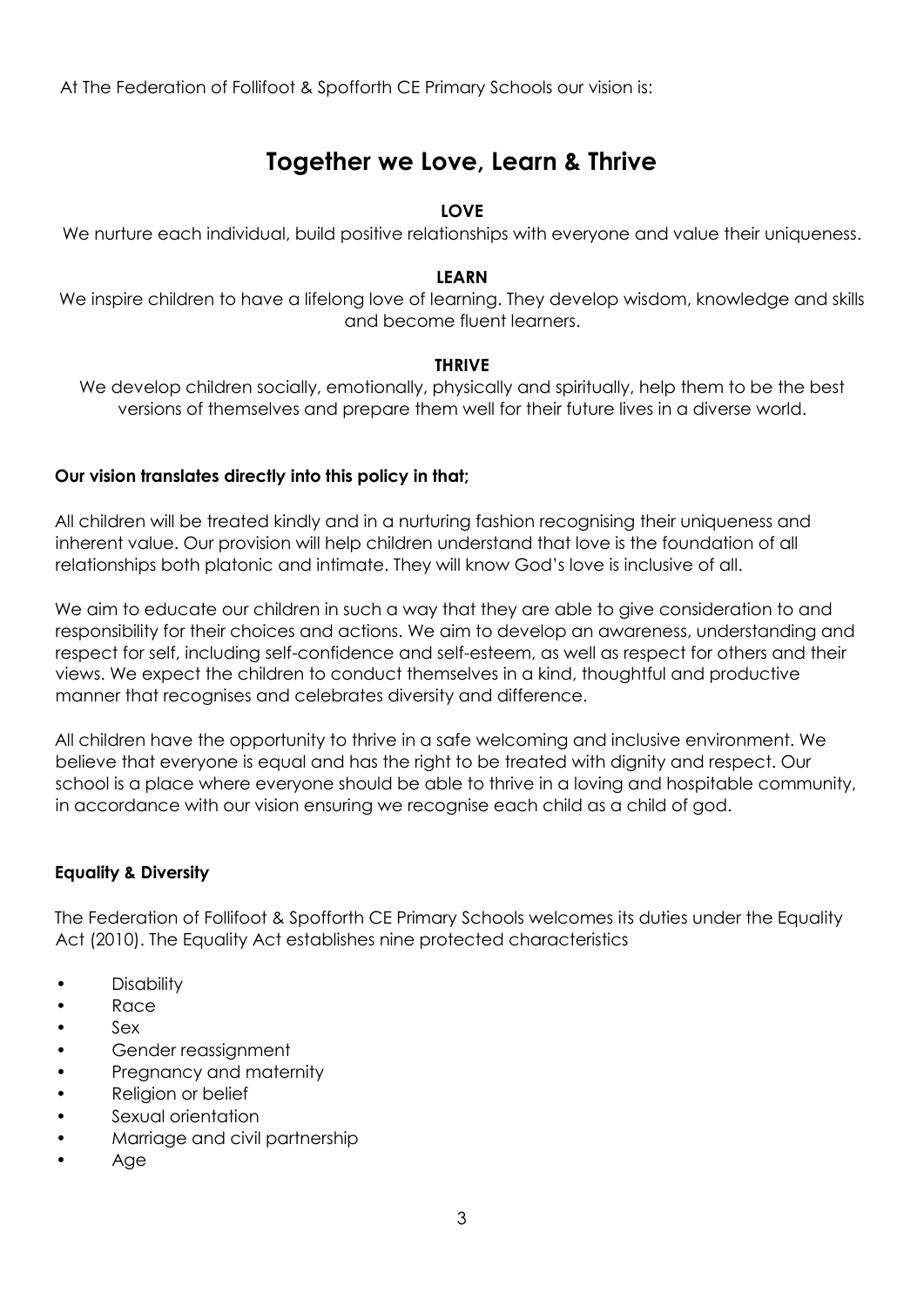Public Sector Equality Duty (2011)

Both schools pay due regard to the need:

- To eliminate discrimination, harassment, victimisation and any other conduct that is prohibited by or under this Act.
- To advance equality of opportunity between persons who share a relevant protected characteristic and persons who do not share it.
- To foster good relations between persons who share a relevant protected characteristic and persons who do not share it.

We value every child as an individual who has an important part to play in our community. We encourage all children to develop the skills, qualities and aspirations to become independent learners, confident individuals and responsible citizens. Our curriculum and all its associated plans will fully take into account our commitment to meeting our duties in relation to the Equality act as well as maximising opportunities to promote equality and diversity at every meaningful opportunity.

## **Definition of Relationships Education**:

The focus in our federation is on teaching the fundamental building blocks and characteristics of positive relationships, with particular reference to friendships, family relationships, and relationships with other children and with adults. This starts in Early Years with children being taught about what a relationship is, what friendship is, what family means and who the people are who can support them. From the beginning of primary school, building on their early education, children will be taught how to take turns, how to treat each other with kindness, consideration and respect, the importance of honesty and truthfulness, permission seeking and giving, and the concept of personal privacy. Respect for others is taught in an age-appropriate way, in terms of understanding one's own and others' boundaries in play, in negotiations about space, toys, books, resources and so on.

From the beginning, teachers will talk explicitly about the features of healthy friendships, family relationships and other relationships which young children are likely to encounter. Drawing attention to these in a range of contexts should enable children to form a strong early understanding of the features of relationships that are likely to lead to happiness and security. This will also help them to recognise any less positive relationships when they encounter them. The principles of positive relationships also apply online especially as, by the end of primary school, many children will already be using the internet. When teaching relationships content in Key Stage Two, teachers will address online safety and appropriate behaviour in a way that is relevant to children' lives.

Teaching about families requires sensitive and well-judged teaching based on knowledge of children and their circumstances. Families of many forms provide a nurturing environment for children. (Families can include for example, single parent families, LGBT parents, families headed by grandparents, adoptive parents, foster parents and carers amongst other structures.) Care will be taken to ensure that there is no stigmatisation of children based on their home circumstances and needs, to reflect sensitively that some children may have a different structure of support around them; for example, looked after children or young carers.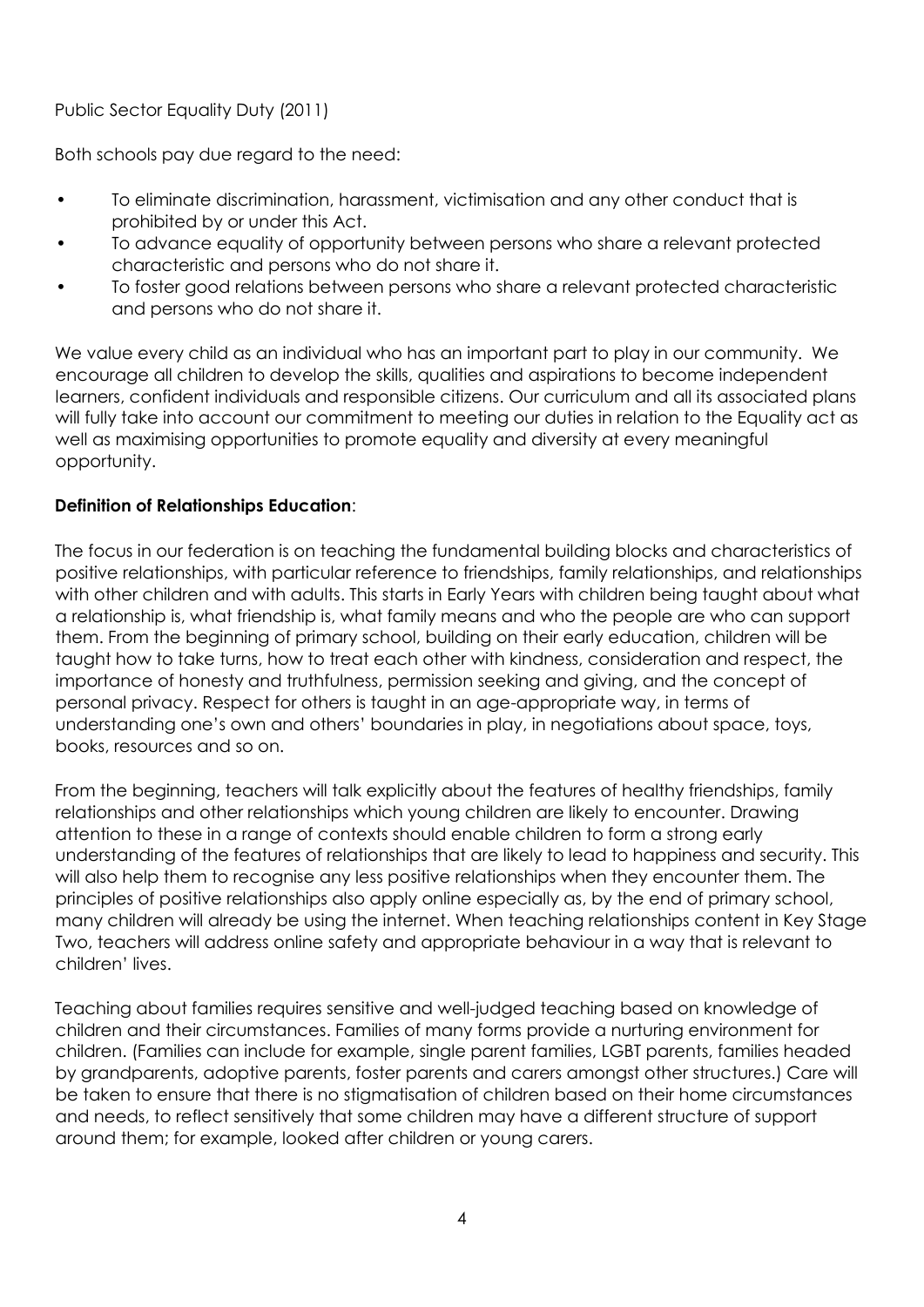RSE also creates an opportunity to enable children to be taught about positive emotional and mental wellbeing, including how friendships can support mental wellbeing.

Through RSE, children will acquire the knowledge they need to recognise and to report abuse, including emotional, physical and sexual abuse. In our federation, this will be delivered by focusing on boundaries and privacy, ensuring young people understand that they have rights over their own bodies. This should also include understanding boundaries in friendships with peers and also in families and with others, in all contexts, including online.

In the Foundation Stage and Key Stage 1, the focus is on relationships in families and with friends. As children go through the school, they begin to consider other relationships. Sexual relationships and puberty are considered at Year 5 and 6.

## **Content**

As outlined in the RSE & Health Education document (DFE), relationships education is split into a series of themes, each with a number of broad outcomes/specific aims which should be achieved by the end of primary school. These are listed in the following sections:

## **Families and people who care for me**

Children should know:

- o that families are important for children growing up because they can give love, security and stability
- o the characteristics of healthy family life, commitment to each other, including in times of difficulty, protection and care for children and other family members, the importance of spending time together and sharing each other's lives
- o that others' families, either in school or in the wider world, sometimes look different from their family, but that they should respect those differences and know that other children's families are also characterised by love and care
- o that stable, caring relationships, which may be of different types, are at the heart of happy families, and are important for children's security as they grow up
- o that marriage represents a formal and legally recognised commitment of two people to each other which is intended to be lifelong
- o how to recognise if family relationships are making them feel unhappy or unsafe, and how to seek help or advice from others if needed
- o Marriage in England and Wales is available to both opposite sex and same sex couples. The Marriage (Same Sex Couples) Act 2013 extended marriage to same sex couples in England and Wales. The ceremony through which a couple get married may be civil or religious.

## **Caring friendships**

Children should know:

o how important friendships are in making us feel happy and secure, and how people choose and make friends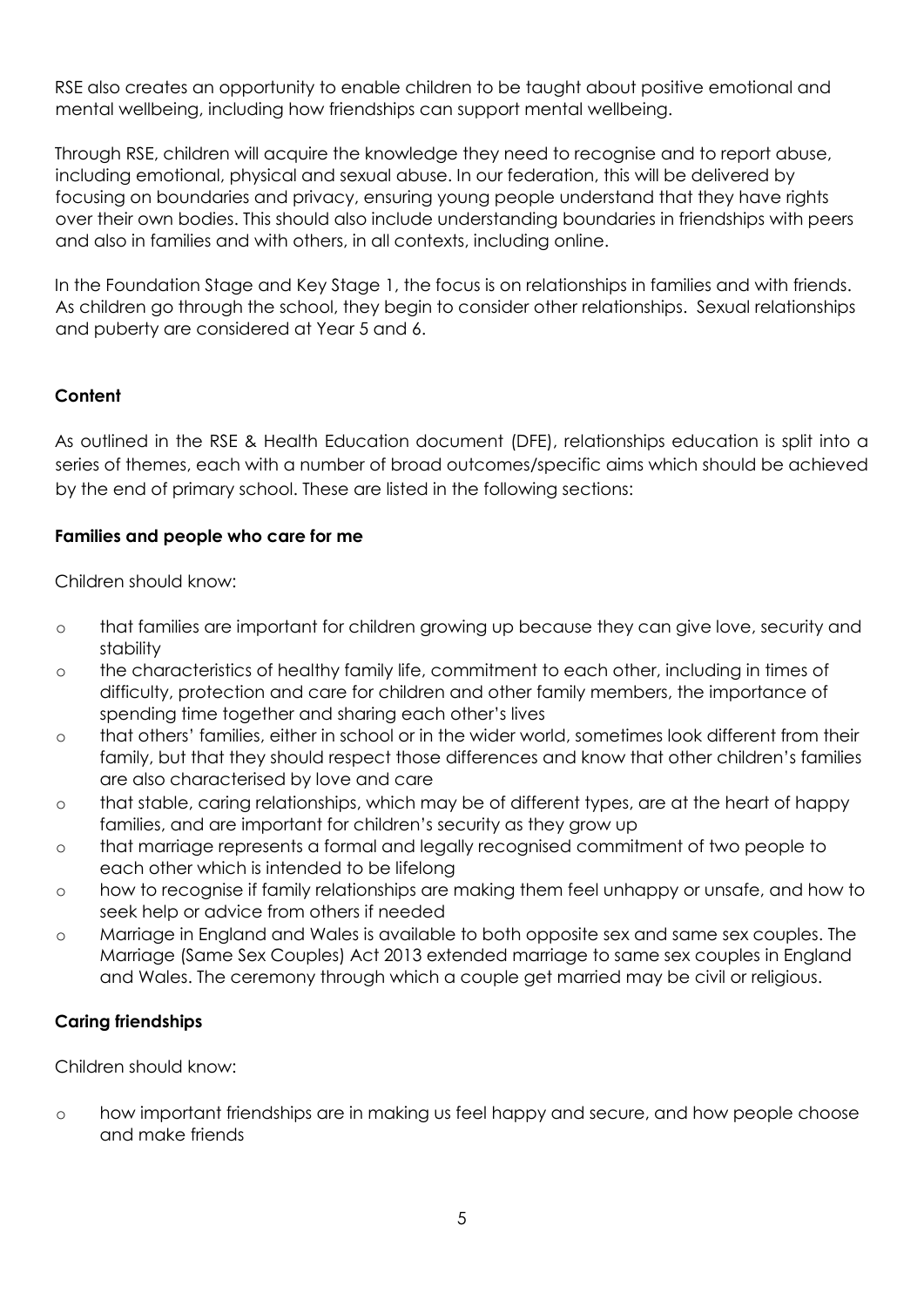- o the characteristics of friendships, including mutual respect, truthfulness, trustworthiness, loyalty, kindness, generosity, trust, sharing interests and experiences and support with problems and difficulties
- o that healthy friendships are positive and welcoming towards others, and do not make others feel lonely or excluded
- o that most friendships have ups and downs, and that these can often be worked through so that the friendship is repaired or even strengthened, and that resorting to violence is never right
- o how to recognise who to trust and who not to trust, how to judge when a friendship is making them feel unhappy or uncomfortable, managing conflict, how to manage these situations and how to seek help or advice from others, if needed

## **Respectful relationships**

Children should know:

- o the importance of respecting others, even when they are very different from them (for example, physically, in character, personality or backgrounds), or make different choices or have different preferences or beliefs
- o practical steps they can take in a range of different contexts to improve or support respectful relationships
- o the conventions of courtesy and manners
- o the importance of self-respect and how this links to their own happiness
- o that in school and in wider society they can expect to be treated with respect by others, and that in turn they should show due respect to others, including those in positions of authority
- o about different types of bullying (including cyberbullying), the impact of bullying, responsibilities of bystanders (primarily reporting bullying to an adult) and how to get help
- o what a stereotype is, and how stereotypes can be unfair, negative or destructive o the importance of permission-seeking and giving in relationships with friends, peers and adults

## **Online relationships**

Children should know:

- o that people sometimes behave differently online, including by pretending to be someone they are not
- o that the same principles apply to online relationships as to face-to-face relationships, including the importance of respect for others online including when we are anonymous
- o the rules and principles for keeping safe online, how to recognise risks, harmful content and contact, and how to report them
- o how to critically consider their online friendships and sources of information including awareness of the risks associated with people they have never met
- o how information and data is shared and used online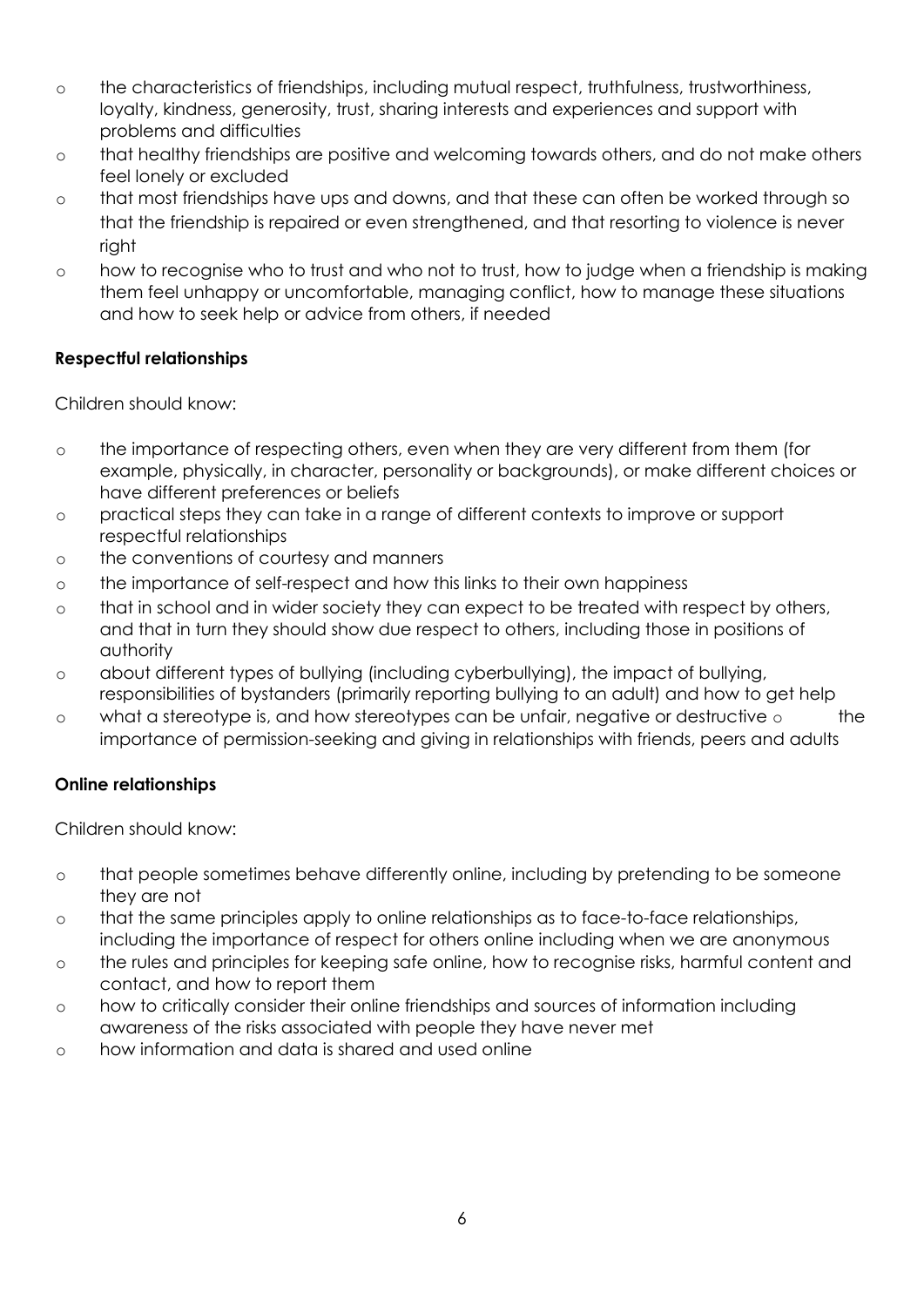## **Being safe**

Children should know:

- o what sorts of boundaries are appropriate in friendships with peers and others (including in a digital context)
- o about the concept of privacy and the implications of it for both children and adults; including that it is not always right to keep secrets if they relate to being safe
- o that each person's body belongs to them, and the differences between appropriate and inappropriate or unsafe physical, and other, contact
- o how to respond safely and appropriately to adults they may encounter (in all contexts, including online) whom they do not know
- o how to recognise and report feelings of being unsafe or feeling bad about any adult o how to ask for advice or help for themselves or others, and to keep trying until they are heard,
- o how to report concerns or abuse, and the vocabulary and confidence needed to do so o where to get advice, for example family, school or other sources

## **National Curriculum Science**

Key Stage 1 (Years 1 and 2)

- describe and compare the structure of a variety of common animals (fish, amphibians, reptiles, birds and mammals, including pets)
- identify, name, draw and label the basic parts of the human body and say which part of the body is associated with each sense.
- notice that animals, including humans, have offspring which grow into adults

Upper Key Stage 2 (Years 5 and 6)

- describe the differences in the life cycles of a mammal, an amphibian, an insect and a bird
- describe the life process of reproduction in some plants and animals
- describe the changes as humans develop to old age
- recognise that living things produce offspring of the same kind, but normally offspring vary and are not identical to their parents

## **Organisation, Planning, Delivery and Resources of RSE at Follifoot and Spofforth Federation**

RSE is part of a planned PSHE programme. Class teachers teach RSE. Where appropriate, delivery may be supported by other adults including school support staff and health professionals.

The planned curriculum content including what will be taught and when can be accessed via our PSHE overview and progression documents by strand. These are available on our website and by clicking the link below:

Curriculum – [Personal Social Health Education \(PSHE\) | Federation of Follifoot and Spofforth](http://follifootandspofforth.co.uk/curriculum-pshce/)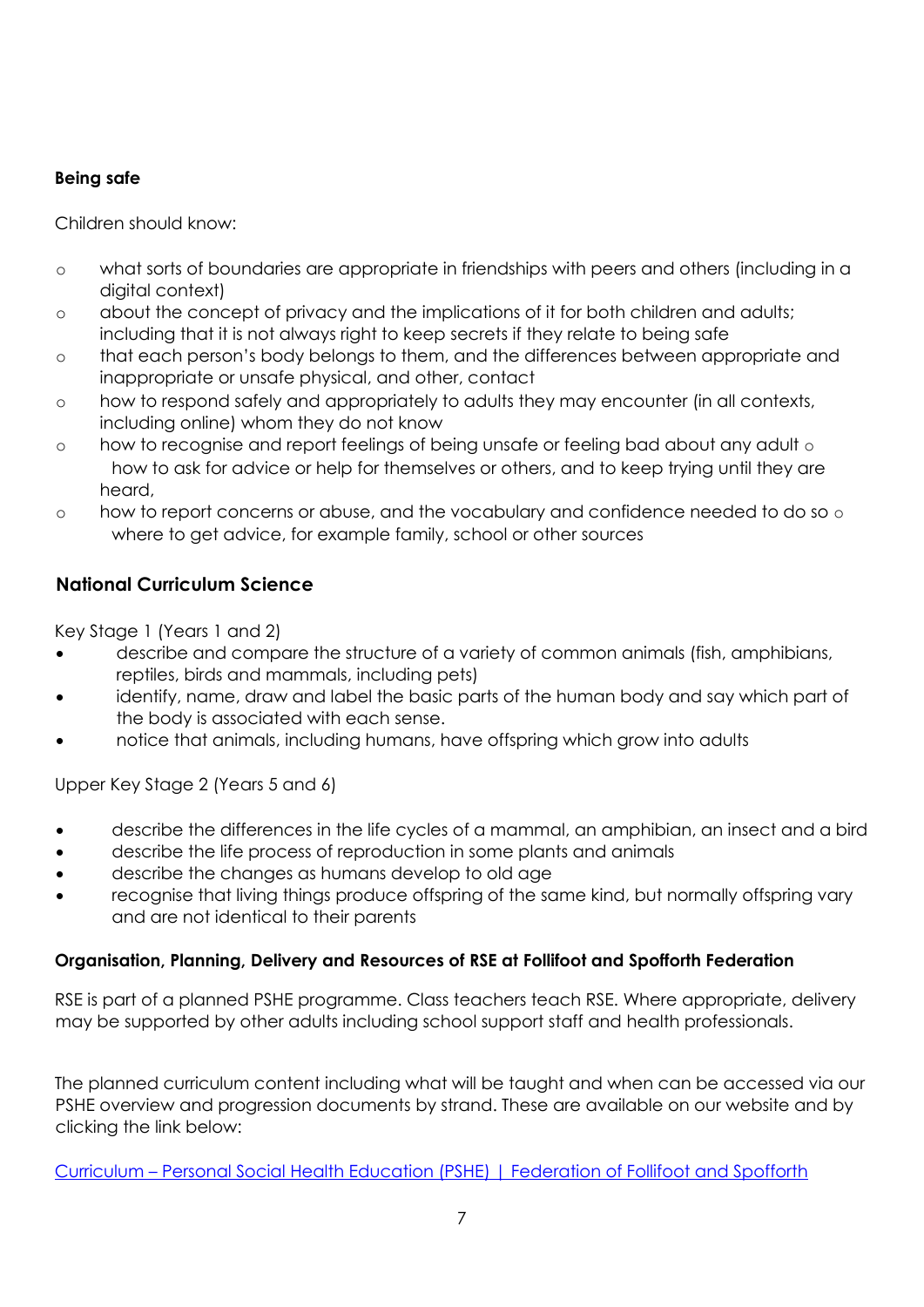The majority of the content is delivered to the whole class at the same time. For some of the content in taught in years 5&6, children may be taught for parts in their gender groups. An example of this would be when learning about menstruation, where all children hear the same content but are taught in smaller groups giving them the opportunity to ask questions confidently,

The federation follows a graduated, age-appropriate programme. Teaching takes account of the developmental differences of children. The aim is to ensure children learn about the emotional, social and physical aspects of growing up, healthy relationships and keeping themselves safe. Key aspects of this curriculum area also include:

Year 1 and 2 children being taught that female mammals give birth and nurse their young and there are biological differences between male and female. They are taught to understand that there are parts of the body which are private and who to go to if they are worried about something. To support us in delivering this message we use information from the NSPCC Underwear Rule campaign [\(www.nspcc.org.uk\).](http://www.nspcc.org.uk/)

Year 3 and 4 children being taught about what physical contact is acceptable and unacceptable. They learn the biological language to describe the private parts of their bodies and start to learn how their body and emotions will change as they get older. Children will also learn strategies to deal with feelings in the context of relationships.

Year 5/6 children learn about all male and female body parts and the ways in which boys and girls grow and develop in puberty both physically and emotionally. This unit of work also explains how babies are conceived and changes in a woman's body during pregnancy and childbirth. To support us in delivering this aspect of the curriculum we use videos from the 'Busy Bodies' resource which can be found [here.](https://vimeo.com/user/96707063/folder/729017)

Throughout all year groups children learn about the different types of family unit that exist with modern Britain which includes lesbian, gay and bisexual couples and transgender issues. Teaching staff approach this aspect of the curriculum very sensitively and are aware of how it contributes to children' development, supporting them to develop healthy relationships, keep themselves safe, have factually correct information and the skills to positively manage the physical and emotional changes that will happen as they grow.

## **Roles and Responsibilities**

## **The Governing Body**

The Governing body, in co-operation with the Headteacher, are expected to involve parents, children and young people, and health and other professionals to ensure that Relationships Education addresses the needs of the community, education and health priorities and the needs of children and young people. They will continue their involvement through regular evaluation of it. They will approve the policy and hold the headteacher to account for its implementation.

## **The Headteacher**

The Head teacher has responsibility for the day-to-day management of all aspects of the federation's work, including teaching and learning. The Head teacher's responsibilities in respect of Relationships Education are to:

liaise with the subject lead for PSHE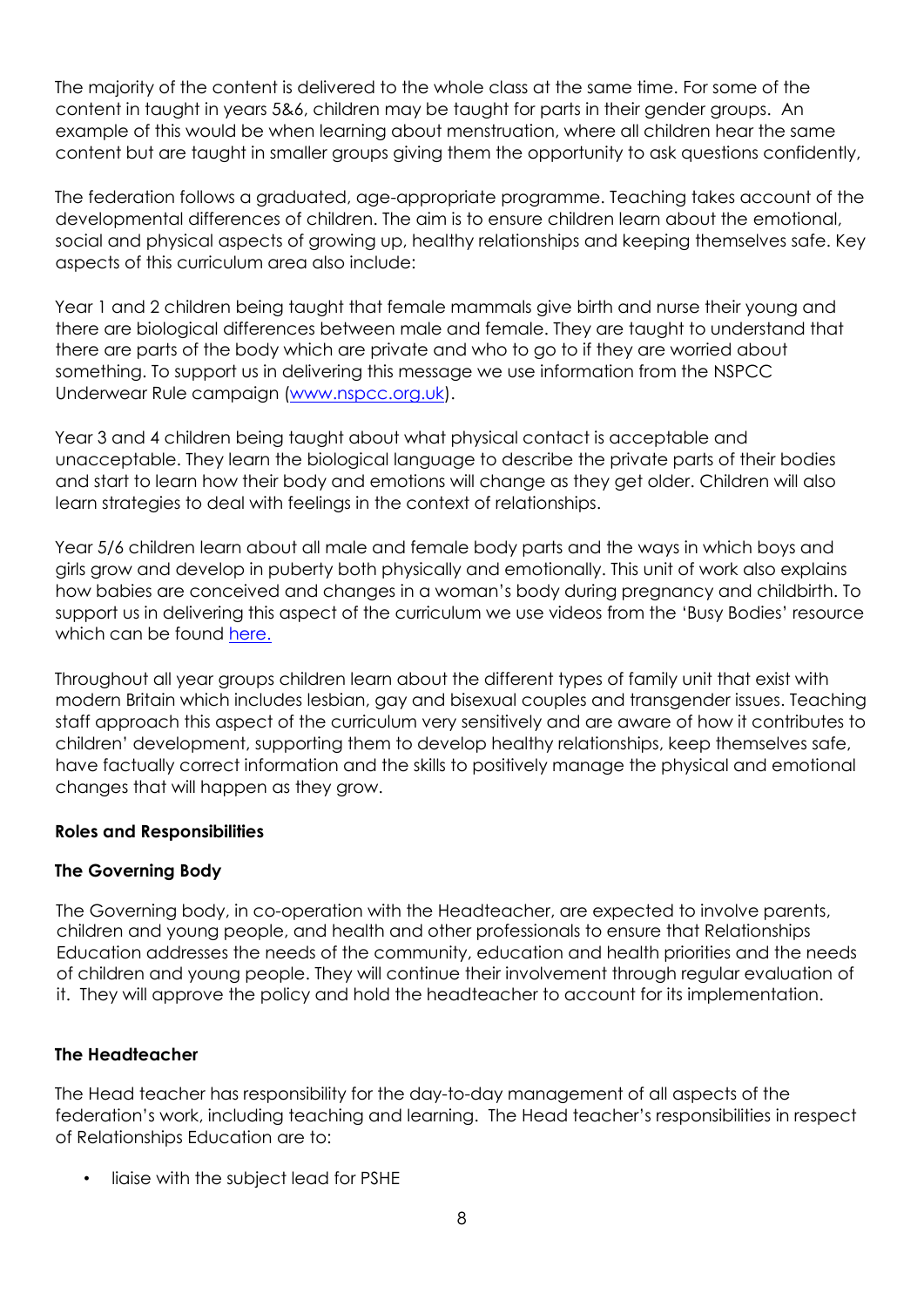- keep the governing body fully informed of issues and progress in Relationships Education
- act upon any concerns which may arise from pupil disclosure during Relationships Education sessions
- manage any requests from parents to withdraw pupils from non-statutory/non-science components of RSE

## **The Subject Lead for PSHE**

The federation has a subject lead for PSHE who is responsible for all aspects of the subject including Relationships Education. In respect of Relationships Education, the subject lead's responsibilities are to:

- ensure that all staff are confident in the skills to teach and discuss Relationships Education issues
- consider the needs of all children and to achieve this schools might need to address some specific issues
- consult with children to inform Relationships Education provision
- has access to appropriate training
- monitor and advise on organisation, planning and resource issues across the school
- ensure procedures for assessment, monitoring and evaluation are included
- liaise with the governing body
- review / update the policy on a two-year cycle or sooner if necessary

## **The class teachers**

Staff do not have the right to opt out of teaching RSE. Staff who have concerns about teaching RSE are encouraged to discuss this with the headteacher. RSE will be taught by teachers across all year groups as part of the planned PSHE curriculum.

Staff are responsible for:

- delivering RSE in a sensitive way
- modelling positive attitudes to RSE
- monitoring progress
- responding to the needs of individual pupils
- responding appropriately to pupils whose parents wish them to be withdrawn from the nonstatutory/non-science components of RSE

## **The children**

The children at the Federation of Follifoot and Spofforth are expected to engage fully in RSE and, when discussing issues related to RSE, treat others with respect and sensitivity.

## **External agencies**

Whilst the responsibility for organising and delivering the Relationships Education programme rests with the school, there may be times when an external contributor can add value and bring to the classroom additional experience, skills or knowledge that teachers may not always have. However, they may not possess the skills of organising teaching and learning. It is essential to ensure that at all times a teacher is present when an external contributor is working with children. The external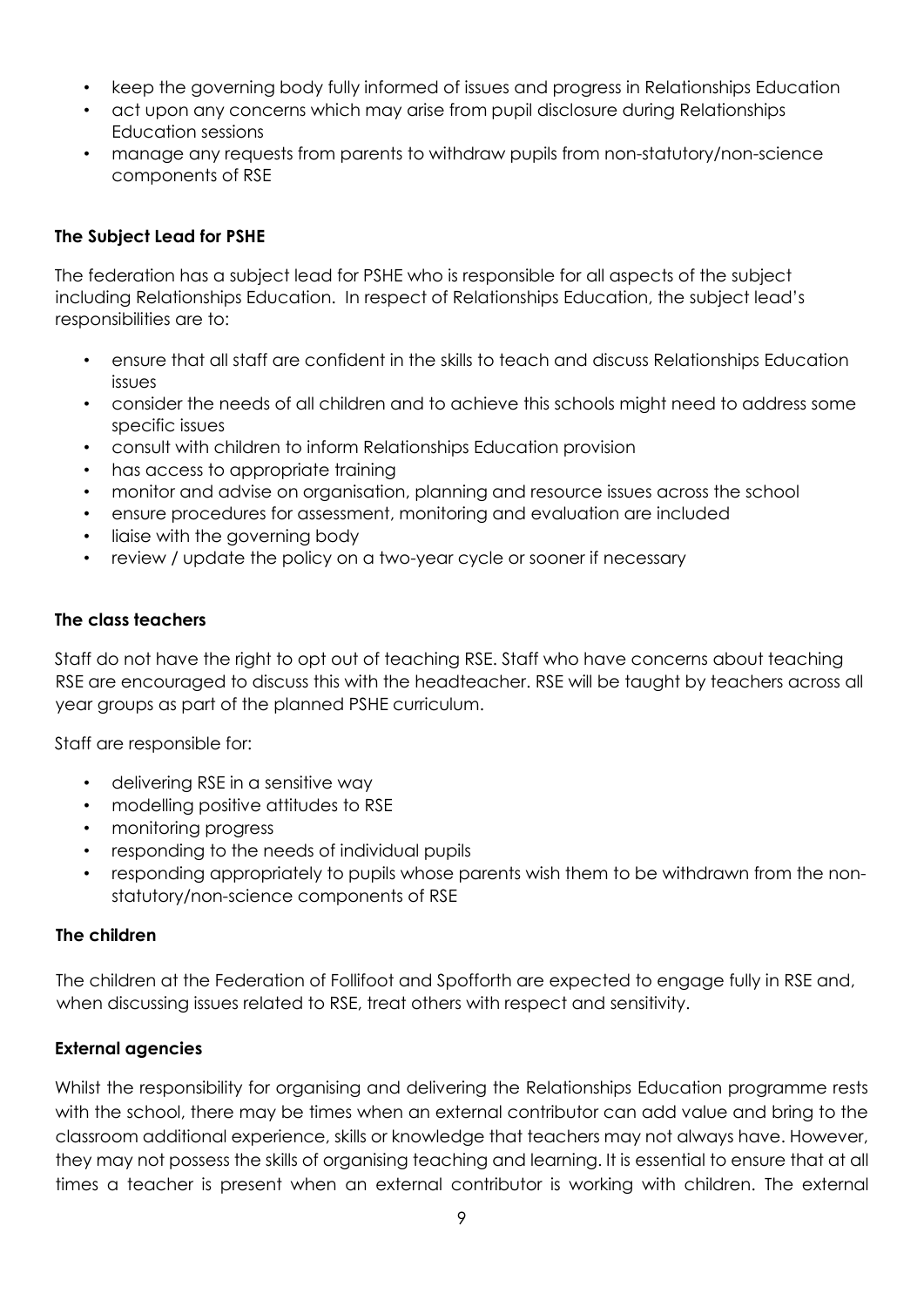agencies that the school currently used are NSPCC and North Yorkshire Police and parents will be informed before sessions using the above or any other providers takes place.

## **Child Protection and Confidentiality**

It is the responsibility of the federation to support its children and to carry out its functions with a view to safeguarding and promoting the welfare of children. In fulfilling this duty, we must have regard to guidance around safeguarding. Whilst children and young people have the same rights to confidentiality as adults, no pupil should be guaranteed absolute confidentiality. Staff will report any information or disclosure which raises concern that a child or children may be at risk of significant harm to the school's senior member of staff with designated responsibility for Child Protection. The Designated person will then, in line with the School's Child Protection policy and the North Yorkshire Safeguarding Children Board guidance and procedures, take action as appropriate. Children will be made aware of the law relating to sexual offences and of those circumstances where confidentiality cannot be maintained. Staff should ensure when making notes that they are factual and based on evidence in line with GDPR.

## **SEND**

Relationships and Sex Education must be accessible for all pupils. This is particularly important when planning teaching for pupils with special educational needs and disabilities.

High quality teaching that is differentiated and personalised will be the starting point to ensure accessibility. We are mindful of the preparing for adulthood outcomes, as set out in the SEND code of practice, when teaching RSE to those with SEND.

At our Federation, we are aware that some pupils are more vulnerable to exploitation, bullying and other issues due to the nature of their SEND. We acknowledge that Relationships Education and RSE can be particularly important subjects for some pupils; for example, those with Social, Emotional and Mental Health needs or learning disabilities. As with all subjects, we ensure that our teaching is sensitive, age-appropriate, developmentally appropriate and delivered with reference to the law.

## **Assessing, Monitoring & Evaluating**

Relationships Education will be assessed in accordance with the School's policy for Assessment, Monitoring, Evaluating and Reviewing of Curriculum Subjects. Assessment of Relationships Education should:

- Be planned from the beginning as an integral part of teaching and learning
- Provide opportunities for children to give and receive feedback on their progress and achievements, helping them to identify what they should do next
- Involve children in discussion about learning objectives and essential knowledge
- Include children as partners in the assessment process e.g. through self-assessment and peer assessment
- Enable children to identify and gather evidence of their progress in developing knowledge, skills, understanding and attitudes
- Reflect the principles of inclusion enabling all children to demonstrate their achievement

## **Parents right to withdraw a child**

The Relationships Education, RSE, and Health Education (England) Regulations 2019 have made **Relationships Education** compulsory in all primary schools. **Sex education** is not compulsory in primary schools and the content set out in this policy therefore focuses on Relationships Education.